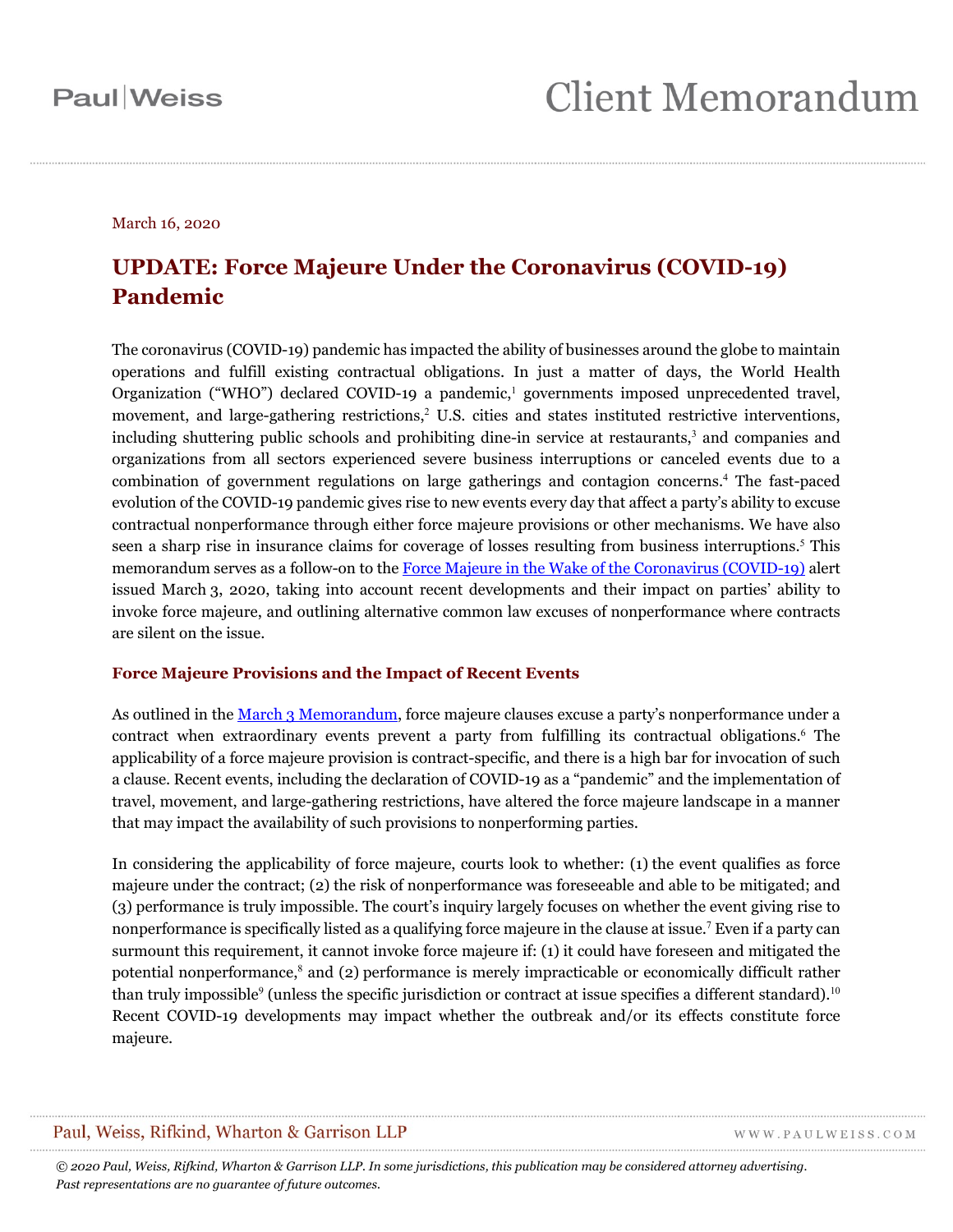# **Client Memorandum**

COVID-19's classification as a "pandemic" by the WHO will trigger a force majeure clause that expressly accounts for "pandemics." That said, the declaration of pandemic standing alone—without a reference to pandemics in a force majeure clause—will not automatically constitute a force majeure given the courts' focus on whether the event is specified within the contractual language. Clauses that are silent on pandemics, epidemics, or other viral outbreaks are likely to be insufficient for a force majeure defense due to COVID-19, unless, of course, courts liberalize the force majeure analysis to account for market realities.<sup>11</sup> If a force majeure clause clearly covers COVID-19 as a qualifying event in light of the WHO's declaration, parties seeking to invoke the provision will not need to establish the event was unforeseeable, but will still need to show: (1) that they took steps to mitigate the damage, and (2) that performance is truly impossible (or meets any other standard the clause requires). 12

Recent governmental regulations intended to contain the COVID-19 outbreak may similarly make it easier to invoke a force majeure clause not previously triggered by the virus. Ever-expanding governmental restrictions on travel, movement, and large gatherings have resulted in significant business interruptions and widespread event and travel cancellations, with a particularly salient impact on the event, tourism, restaurant, airline, venue rental, and sports and entertainment sectors.<sup>13</sup> On March 15, New York City shuttered tens of thousands of public schools, restaurants and bars in the largest shutdown in the country, and other cities and states instituted similar restrictive interventions. <sup>14</sup> Businesses may be able to invoke force majeure provisions to excuse any contractual nonperformance resulting from these measures if the clauses at issue enumerate governmental orders or regulations that make performance impossible.<sup>15</sup> As with clauses triggered by the WHO's pandemic declaration, the delineation of governmental regulations making performance impossible does not end the court's analysis, and parties seeking to avail themselves of force majeure must still establish inability to mitigate, along with impossibility of performance (or any other standard the clause requires). <sup>16</sup> As a result, companies should continue to closely monitor COVID-19 developments and their potential impact on contractual performance, and take and document all reasonable steps to mitigate, where possible, their effect on business operations.

#### **Contracts Lacking Force Majeure Clauses**

As the impact of the COVID-19 pandemic magnifies, parties are increasingly looking to their contracts for potential excuses of nonperformance, such as force majeure, only to find their contracts conspicuously silent on the issue. Where this is the case, companies should begin to assess the applicability of alternative common law mechanisms for excuse of nonperformance.

While courts will likely reject a force majeure claim if the parties' agreement does not contain a force majeure clause,<sup>17</sup> parties seeking to excuse nonperformance may still avail themselves of the common law doctrines of impossibility or, in some jurisdictions, impracticability. These doctrines may excuse nonperformance where a party establishes that: (1) an unexpected intervening event occurred; (2) the parties' agreement assumed such an event would not occur; and (3) the unexpected event made contractual performance impossible or impracticable. 18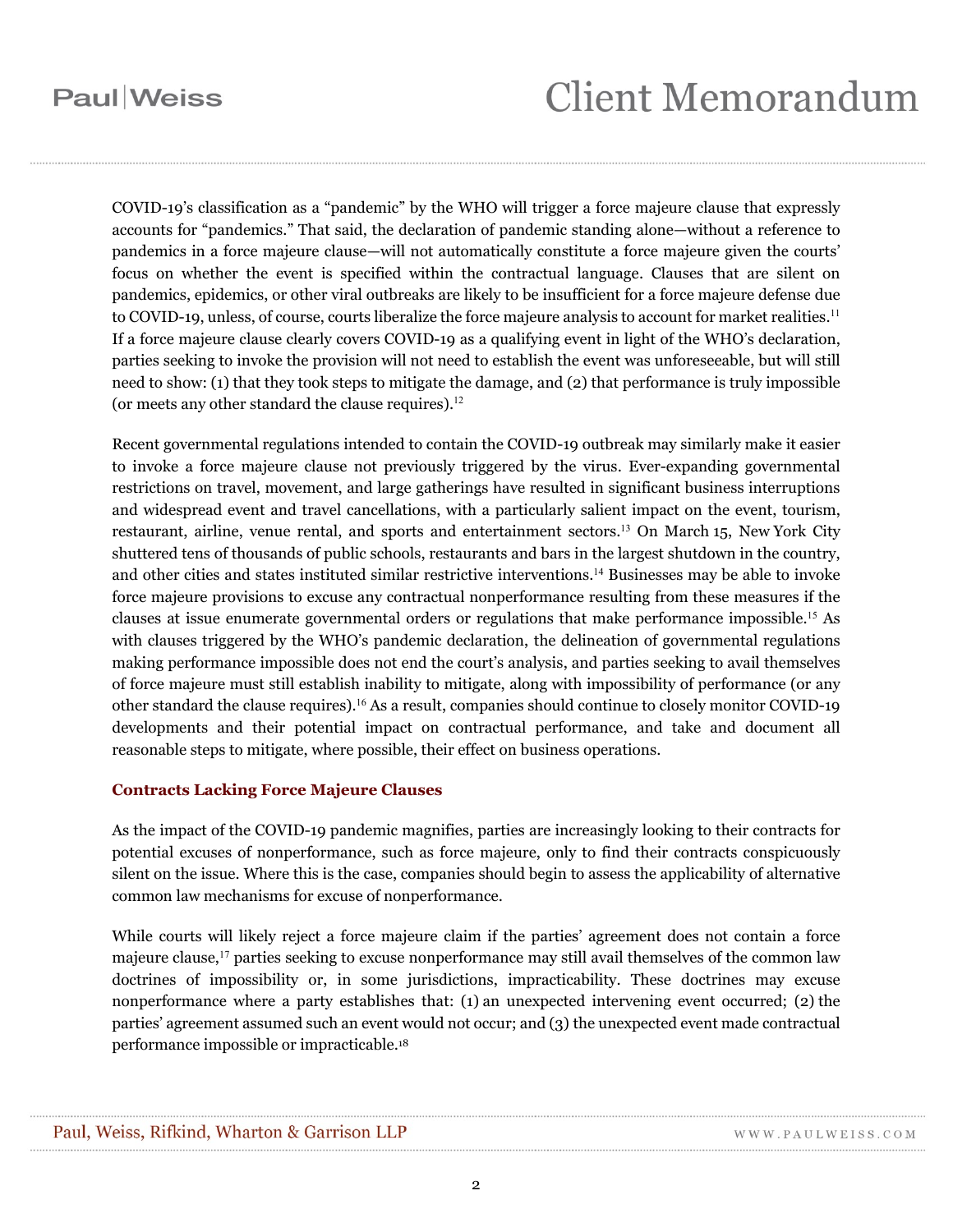# **Client Memorandum**

A party's nonperformance will not be excused under these principles where the event preventing performance was expected or was a foreseeable risk at the time of the contract's execution.<sup>19</sup> Even if the event was unforeseeable, courts will still assess whether the "nonoccurrence" of the event at issue was a "basic assumption . . . on which the contract was made."<sup>20</sup> It is, for example, assumed that the subject of the contract will not be destroyed. It is not, however, considered a "basic assumption" that existing market conditions or the financial situation of the parties will not be disturbed.<sup>21</sup> As a result, mere market shifts or financial inability to perform generally do not constitute unforeseen events the nonoccurrence of which was a "basic assumption" of the contract.

As a general principle, a party assumes the risk of its own subjective incapacity to perform its contractual duties unless the contract envisions otherwise.<sup>22</sup> As a result, courts apply an objective assessment of whether the performance sought to be excused is impossible or impractical—whether the performance is beyond a party's subjectively-viewed capacity is irrelevant to this analysis. <sup>23</sup> Some jurisdictions, including New York, excuse performance only where it is truly impossible, rather than merely impracticable, which generally requires a showing that destruction of the subject matter of the contract or the means of contractual performance make the satisfaction of obligations impossible.<sup>24</sup> Other jurisdictions, including California, excuse performance where it is impracticable, such that it would require excessive or unreasonable expense.<sup>25</sup> We expect that the COVID-19 pandemic will require courts to address calls to liberalize the doctrines of impossibility and impracticality.

Another common alternative in the absence of a force majeure clause is the doctrine of frustration of purpose. This principle functions similarly to impracticability and impossibility, but focuses on whether the event at issue has obviated the purpose of the contract, rather than whether it has made a party's contractual performance unviable. <sup>26</sup> Frustration of purpose requires many of the same elements as the principles of impossibility or impracticability, but does not require a supervening event that impedes a party's performance: (1) an event substantially frustrates a party's principal purpose; (2) the nonoccurrence of the event was a basic assumption of the contract; and (3) the event was not the fault of the party asserting the defense. <sup>27</sup> The overarching question with respect to frustration of purpose is whether the unforeseeable event has significantly altered the circumstances of an agreement such that performance would no longer fulfill any aspect of its original purpose. There are two primary obstacles to successfully invoking this defense. First, courts interpret a party's "purpose" broadly, and the mere fact that an event has prevented a party from taking advantage of the agreement in an expected manner may be insufficient.<sup>28</sup> Second, frustration must be near total—it is not enough that a transaction was previously expected to be profitable, but is now unprofitable. 29

As the COVID-19 pandemic continues to develop, businesses should take proactive steps to ensure continuity of operations sufficient to meet existing contractual obligations and evaluate whether their counterparties are doing the same. If companies expect that COVID-19 may result in their own or their counterparties' inability to satisfy contractual obligations, they should assess the viability of either force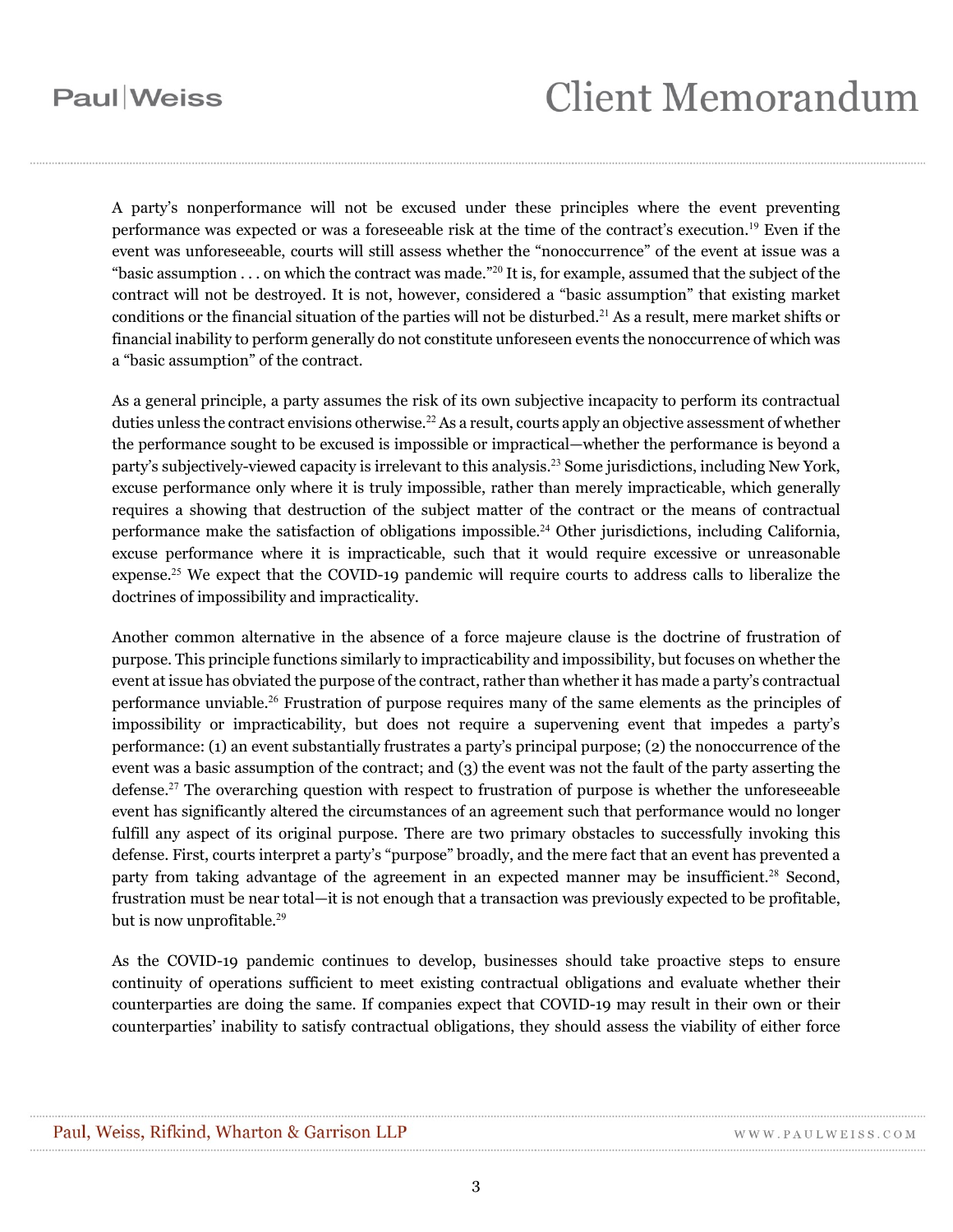# **Client Memorandum**

majeure or common law principles of nonperformance excusal. This assessment may also be rendered more complicated by the fact that many companies will be on both sides of this issue, as the performing party in some cases or the receiving party in others. Further complicating the issue is the reality that the applicable legal standards vary by state, sometimes in an outcome determinative manner. Businesses may wish to avail themselves of a force majeure clause or the common law principles in connection with certain contracts, but resist such a claim by their counterparties to other contracts. Companies will therefore need to be mindful of the broader implications of asserting these provisions and principles.

#### **Recent Developments Impacting Business Interruption and Contingent Business Interruption Insurance Under the COVID-19 Pandemic**

Companies anticipating potential business interruption should also review potentially applicable insurance policies and provisions, including business interruption and contingent business interruption insurance.

As outlined in the March [3 Memorandum,](https://www.paulweiss.com/practices/litigation/litigation/publications/force-majeure-in-the-wake-of-the-coronavirus-covid-19?id=30746) business interruption insurance is intended to cover losses resulting from direct interruptions to a business's operations, and generally covers lost revenue, fixed expenses such as rent and utility, or expenses from operating from a temporary location.<sup>30</sup> Similarly, contingent business interruption insurance is intended to cover lost profits and costs that indirectly result from disruptions in a company's supply chain, including failures of suppliers or downstream customers.<sup>31</sup> While these policies most frequently relate to physical property damage, businesses have increasingly submitted claims for coverage of losses due to business interruptions resulting from COVID-19. $32$  The viability of these claims depends on the terms of the insurance policy at issue, but the historical trend, based on prior viral epidemics, has been against coverage for business interruptions related to a pandemic like COVID-19.

In the wake of the Severe Acute Respiratory Syndrome (SARS) outbreak in 2002-2003, many insurers excluded viral or bacterial outbreaks from standard business interruption and contingent business interruption policies.<sup>33</sup> Now faced with claims relating to losses from COVID-19, insurers have largely taken the position that communicable diseases not expressly delineated in the policy at issue are not covered.<sup>34</sup> Some have even released blanket statements regarding COVID-19 confirming that view.<sup>35</sup>

In light of these developments, it is critical that companies proactively assess the specific terms and conditions of their governing insurance policies to determine whether interruptions from the COVID-19 pandemic would be covered, and review their policies' insurer notice requirements to ensure their scrupulous compliance with those provisions in the event coverage is needed. Insurers should also take proactive measures by reviewing their standard policy language in anticipation of such claims, and preparing themselves for the near-certainty that insurance coverage lawsuits will be filed in connection with uncovered losses.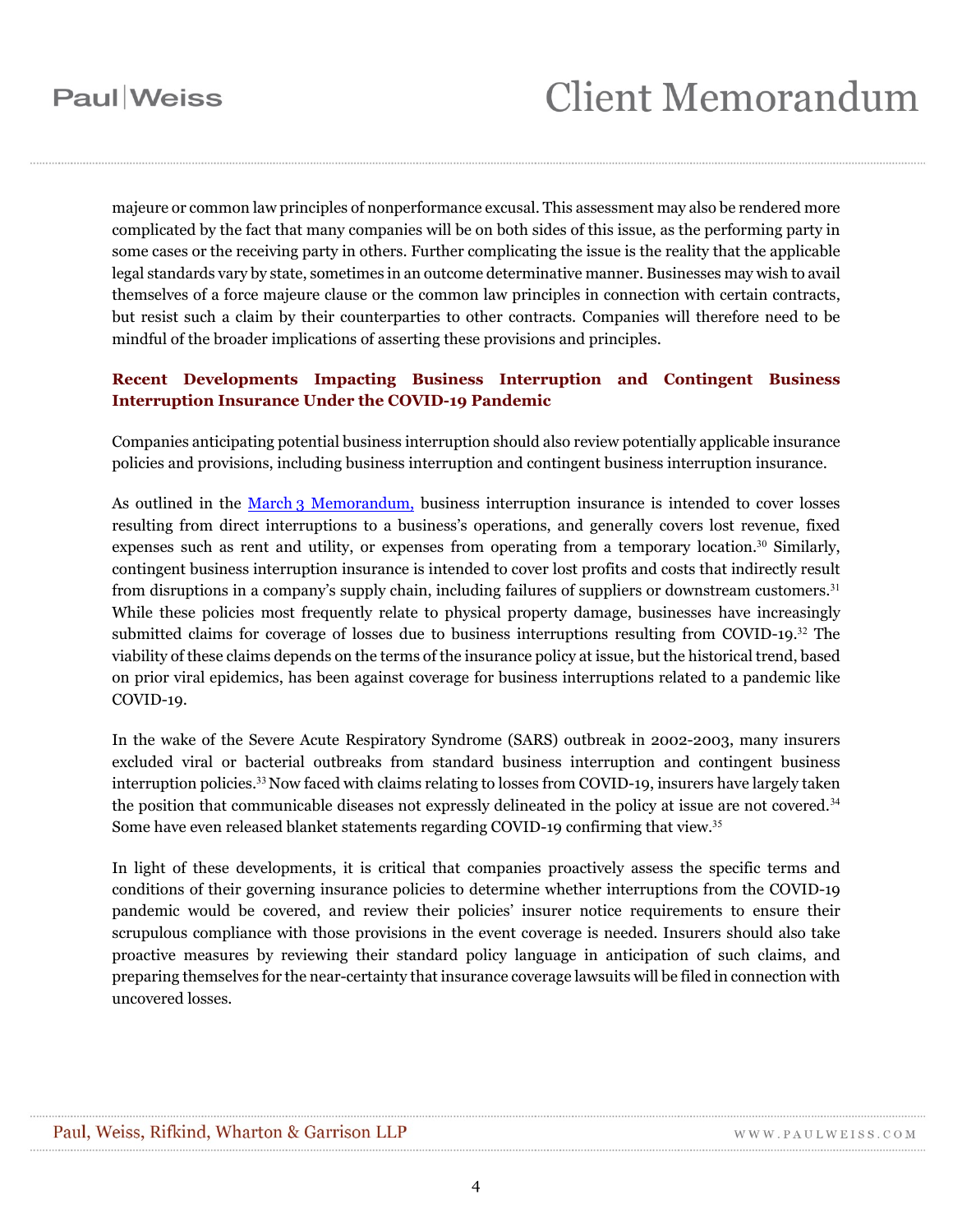# **Client Memorandum**

We will continue to closely monitor the legal and business implications associated with the COVID-19 pandemic and report on further developments.

\* \* \*

WWW.PAULWEISS.COM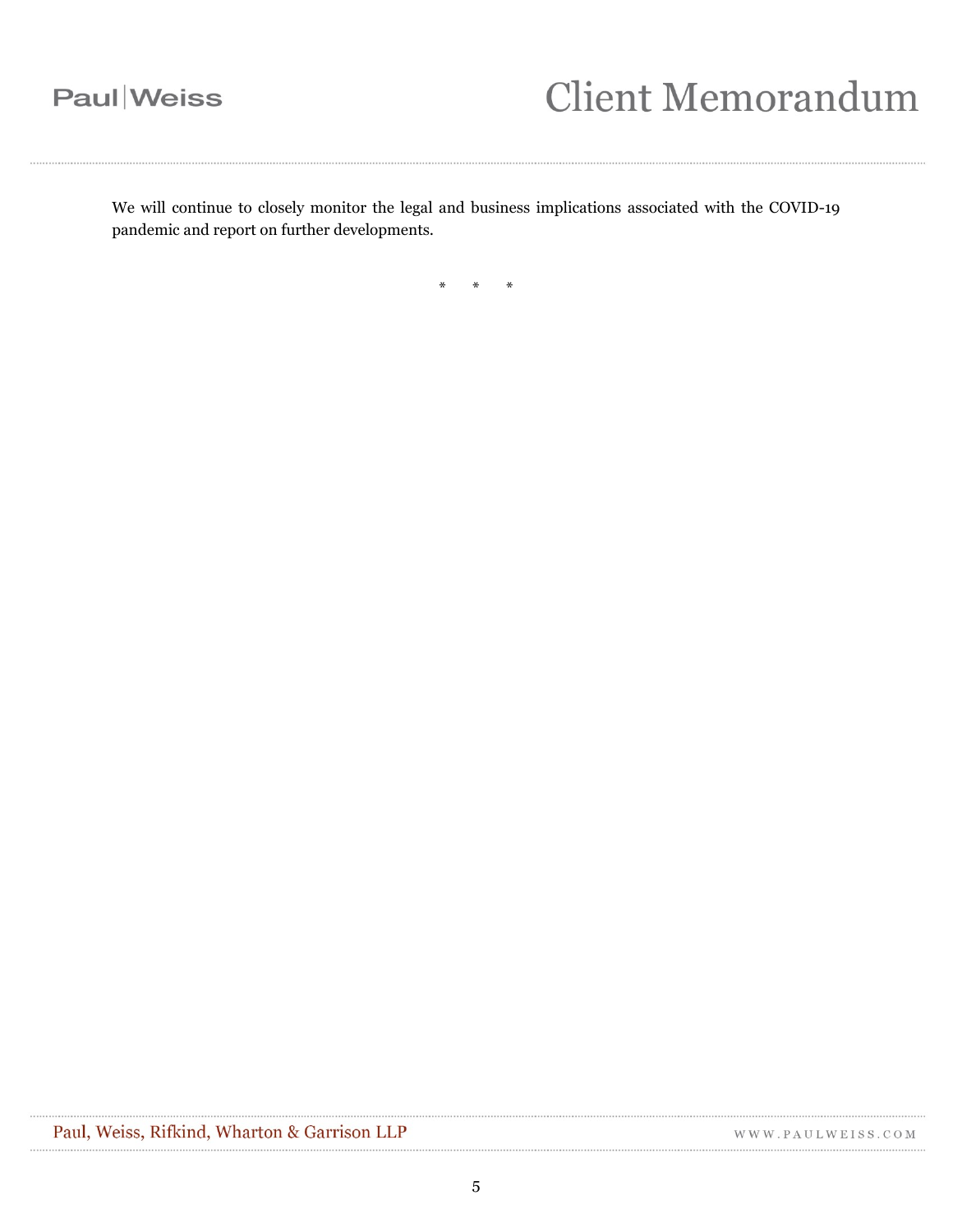$\overline{a}$ 

## **Client Memorandum**

Brad S. Karp +1 212-373-3316 [bkarp@paulweiss.com](mailto:bkarp@paulweiss.com)

This memorandum is not intended to provide legal advice, and no legal or business decision should be based on its content. Questions concerning issues addressed in this memorandum should be directed to:

H. Christopher Boehning +1 212-373-3061 [cboehning@paulweiss.com](mailto:cboehning@paulweiss.com)

Jaren Janghorbani +1 212-373-3211 [jjanghorbani@paulweiss.com](mailto:jjanghorbani@paulweiss.com)

Claudine Meredith-Goujon +1 212-373-3239 [cmeredithgoujon@paulweiss.com](mailto:cmeredithgoujon@paulweiss.com)

Elizabeth M. Sacksteder +1 212-373-3505 [esacksteder@paulweiss.com](mailto:esacksteder@paulweiss.com)

*Associates Tiana Voegelin and Marcelo A. Triana contributed to this Client Memorandum.*

<sup>1</sup> Tedros Adhanom Ghebreyesus, Director-General, World Health Org., Opening Remarks at the Media Briefing on COVID-19 (Mar. 11, 2020), https://www.who.int/dg/speeches/detail/who-director-general-s-opening-remarks-at-the-media-briefing-oncovid-19---11-march-2020 ("We have . . . made the assessment that COVID-19 can be characterized as a pandemic.").

- <sup>2</sup> Client Alert, Paul, Weiss, Rifkind, Wharton & Garrison LLP, *The U.S. Imposes a Ban on Travel from Schengen Area Countries* (Mar. 12, 2020), https://www.paulweiss.com/practices/transactional/capital-markets-securities/publications/the-unitedstates-imposes-a-ban-on-travel-from-schengen-area-countries?id=30847; Donald Trump, President, White House, Speech on Coronavirus Pandemic (Mar. 11, 2020), https://www.whitehouse.gov/briefings-statements/remarks-president-trump-addressnation/ ("To keep new cases from entering our shores, we will be suspending all travel from Europe to the United States for the next 30 days."); Giovanni Legorano and Eric Sylvers, *As Italy Begins Coronavirus Lockdown, Neighbors Limit Travel Ties*, WALL ST. J. (Mar. 10, 2020 2:25PM), https://www.wsj.com/articles/italians-face-up-to-life-under-nationwide-lockdown-11583844267 ("Austria banned Italians from entering the country unless they have a medical certificate and warned its citizens not to travel to Italy. Spain suspended direct flights to and from Italy until March 25. . . . Under the national quarantine announced Monday night by [Italian] Prime Minister Giuseppe Conte, travel to, from and within Italy is permitted only if it is demonstrably necessary for work or health reasons. All gatherings in public are banned, and people must maintain a distance of at least one meter, or just over 3 feet, in shops, churches and other public places. Restaurants and bars must close at 6 p.m. Schools, universities, cinemas and museums are closed across Italy. The Vatican announced Tuesday that St. Peter's Basilica and Square would be closed to the public until April 3rd.").
- <sup>3</sup> Luis Ferre-Sadurni, *Coronavirus in N.Y.: Schools, Restaurants and Bars Are Shut Down*, N.Y. TIMES (Mar. 15, 2020), https://www.nytimes.com/2020/03/15/nyregion/coronavirus-nyc-shutdown.html ("Facing mounting pressure, New York City officials announced on Sunday a sweeping shutdown of tens of thousands of bars and restaurants, and the closure of the city's public school system — the largest in the nation — in an effort to suppress the spread of the coronavirus.").
- <sup>4</sup> *Coronavirus Cancellations: A Brief List*, N.Y. TIMES, https://www.nytimes.com/article/cancelled-events-coronavirus.html (updated live; last visited Mar. 12, 2020); *Coronavirus Deals Blow to Global Business*, WALL ST. J. (Feb. 28, 2020 5:11PM), https://www.wsj.com/articles/coronavirus-deals-blow-to-global-business-11582919791.

WWW.PAULWEISS.COM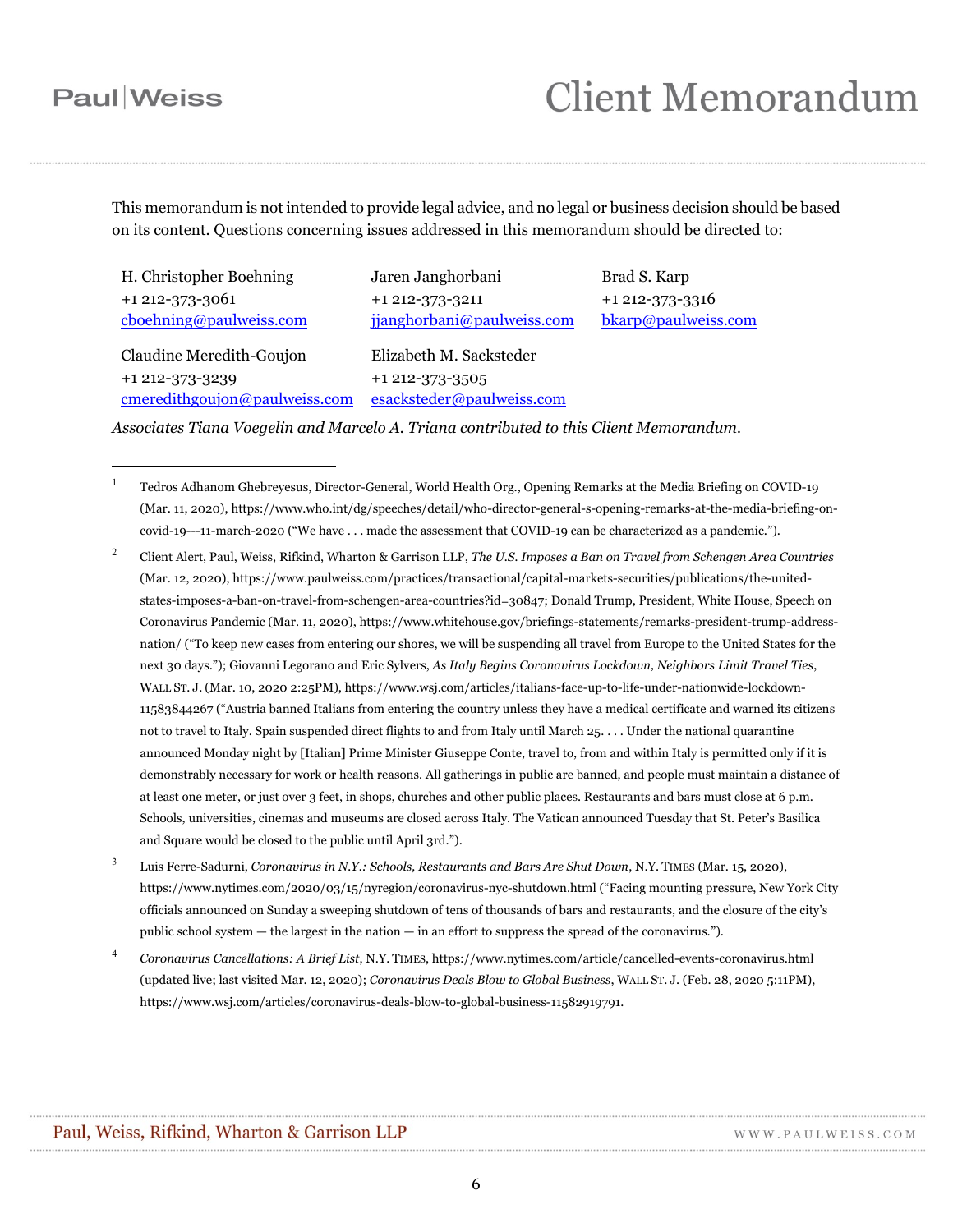# **Client Memorandum**

- <sup>5</sup> Leslie Scism, *U.S. Businesses Gear Up for Legal Disputes with Insurers Over Coronavirus Claims*, WALL ST. J. (Mar. 6, 2020 10:00AM), https://www.wsj.com/articles/u-s-businesses-gear-up-for-legal-disputes-with-insurers-over-coronavirus-claims-11583465668.
- <sup>6</sup> TRACY BATEMAN ET AL., 77A CORPUS JURIS SECUNDUM, SALES § 370 (describing a force majeure clause as a provision that "may have the effect of excluding nonperformance arising out of certain causes as unforeseeable or beyond the parties' reasonable control or specified by the contract"); MARIE K. PESANDO, AMERICAN JURISPRUDENCE 2d, ACT OF GOD § 13.
- 7 *See, e.g.*, RICHARD A. LORD, 30 WILLISTON ON CONTRACTS § 77:31 (4th Ed.) ("What types of events constitute *force majeure*  depend on the specific language included in the clause itself."); *Kel Kim Corp.* v. *Cent. Mkts., Inc.*, 70 N.Y.2d 900, 902 (1987) (holding that force majeure defense is narrow and excuses nonperformance "only if the force majeure clause specifically includes the event that actually prevents a party's performance").
- 8 *See* LORD, *supra* note 7, § 77:31 (noting that a party seeking the benefits of a force majeure clause must show that performance is impossible "in spite of skill, diligence, and good faith" to continue to perform).
- $\overline{Q}$ *See In re Cablevision Consumer Litig.*, 864 F. Supp. 2d 258, 264 (E.D.N.Y. 2012) (noting that, under New York law, force majeure clauses are "construed narrowly and will generally only excuse a party's nonperformance that has been rendered impossible by an unforeseen event"); *see* LORD, *supra* note 7, § 77:31 ("Nonperformance dictated by economic hardship is not enough to fall within a *force majeure* provision."); BATEMAN et al., *supra* note 6, § 370 ("Inability to sell at a profit is not the contemplation of the law [of] a force majeure event excusing performance and a party is not entitled to declare a force majeure because the costs of contract compliance are higher than it would have liked or anticipated.").
- <sup>10</sup> *See, e.g.*, *Facto* v. *Pantagis*, 390 N.J. Super. 227, 231 (2007) ("A *force majeure* clause, such as contained in the [defendant's] contract, provides a means by which the parties may anticipate in advance a condition that will make performance impracticable."); *OWBR LLC* v. *Clear Channel Comms., Inc.*, 266 F. Supp. 2d 1214, 1216 (D. Haw. 2003) (noting that the force majeure clause excused nonperformance where it was "inadvisable, illegal, or impossible").
- <sup>11</sup> *See* RICHARD A. LORD, 30 WILLISTON ON CONTRACTS § 77:31 (4th Ed.) ("What types of events constitute *force majeure* depend on the specific language included in the clause itself."); *Kel Kim Corp.* v. *Cent. Mkts., Inc.*, 70 N.Y.2d 900, 902 (1987) (holding that force majeure defense is narrow and excuses nonperformance "only if the force majeure clause specifically includes the event that actually prevents a party's performance").
- <sup>12</sup> *See, e.g.*, *Facto*, 390 N.J. Super. at 231 ("A *force majeure* clause, such as contained in the [defendant's] contract, provides a means by which the parties may anticipate in advance a condition that will make performance impracticable."); *TEC Olmos, LLC* v. *Conoco Phillips Co.*, 555 S.W.3d 176, 183 (Tex. Ct. App. 2018) ("[T]here was no unforeseeability requirement when a *specified* force majeure condition . . . occurred that excused performance.").
- <sup>13</sup> *See, e.g.*, *SF Bans Large Group Events, Including Warriors, Giants Games*, NBC BAY AREA (Mar. 11, 2020 5:47PM), https://www.nbcbayarea.com/news/local/coronavirus-sf-bans-group-gatherings-of-1000-or-more/2252324/; Taylor Romine et al., *Broadway Theaters to Suspend All Performances Because of Coronavirus*, CNN HEALTH (Mar. 12, 2020 3:23PM), https://www.cnn.com/2020/03/12/health/broadway-coronavirus-update/index.html.
- <sup>14</sup> *Across America, States Limit Public Interactions***,** N.Y. TIMES (updated live, last visited Mar. 16, 2020 7:52AM) ("Restaurants and bars were ordered closed in New York City, Massachusetts, Ohio, Washington and Puerto Rico; in some places, officials said establishments could still sell food for takeout or delivery.").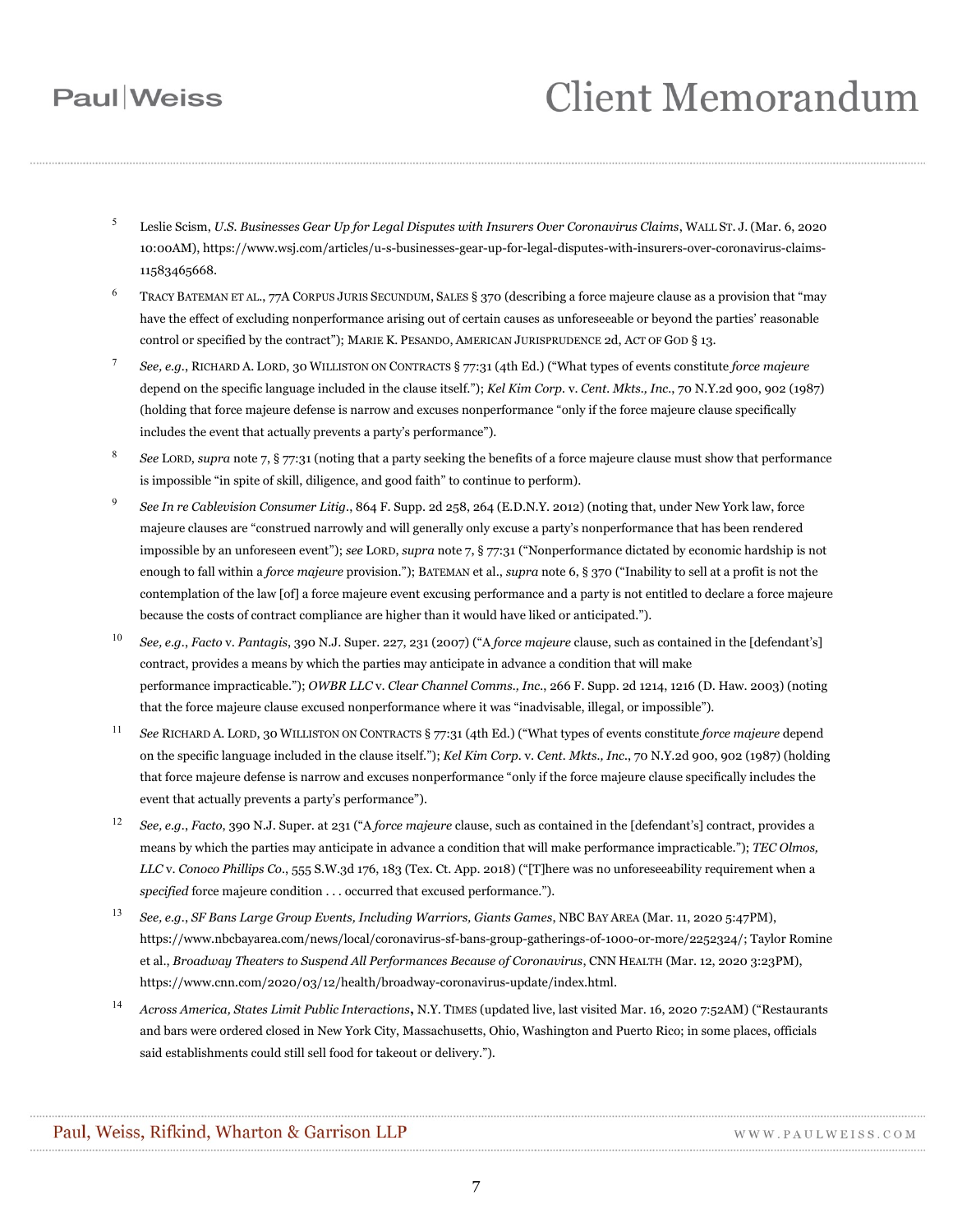# **Client Memorandum**

- <sup>15</sup> *See, e.g.*, *Duane Reade* v. *Stoneybrook Realty, LLC*, 63 A.D.3d 433 (1st Dep't 2009) (holding that a court order constituted a force majeure event where the clause covered "governmental prohibitions"); *Trump on Ocean, LLC* v. *Ash*, No. 005274/2009, 2009 WL 2619233 (N.Y. Sup. Ct. Aug. 25, 2009) (finding that failure by state to issue building permit constituted force majeure where clause specifically covered "unforeseen restrictive governmental laws, regulations, acts or omissions").
- <sup>16</sup> *See, e.g.*, *Facto*, 390 N.J. Super. at 231 ("A *force majeure* clause, such as contained in the [defendant's] contract, provides a means by which the parties may anticipate in advance a condition that will make performance impracticable."); *TEC Olmos, LLC* v. *Conoco Phillips Co.*, 555 S.W.3d 176, 183 (Tex. Ct. App. 2018) ("[T]here was no unforeseeability requirement when a *specified* force majeure condition . . . occurred that excused performance.").
- <sup>17</sup> *See Gen. Elec. Co.* v. *Metals Res. Grp. Ltd.*, 293 A.D.2d 417 (1st Dep't 2002) ("The parties' integrated agreement contained no force majeure provision, must less one specifying the occurrence that defendant would now have treated as a force majeure, and, accordingly, there is no basis for a force majeure defense.").
- <sup>18</sup> *See* Restatement (Second) of Contracts § 261 (Am. Law Inst. 1981) (addressing the impracticability of performance). According to the Restatement (Second) of Contracts, "extreme impracticability of performance may properly be regarded as having the same effect as strict impossibility of performance," and performance is impossible when "it can only be done at an excessive and unreasonable cost, for which the parties had not bargained." 17A AM. JUR. 2D *Contracts* § 643 (2020).
- <sup>19</sup> *See, e.g.*, *Korea Life Ins. Co., Ltd.* v. *Morgan Guar. Trust Co. of N.Y.*, 269 F. Supp. 2d 424, 447 (S.D.N.Y. 2003) (holding that devaluation of foreign currency required for a transaction was a foreseeable risk that precluded defense of impracticability); *Davis* v. *Dawson, Inc.*, 15 F. Supp. 2d 64, 115 (D. Mass. 1998) (denying impracticability defense where risk of third party's nonperformance, making defendant's performance more difficult, was "reasonably foreseeable and one of the risks [defendant] undertook in the agreement").
- <sup>20</sup> Restatement (Second) of Contracts § 261 (1981).
- <sup>21</sup> *Id.*
- <sup>22</sup> *See id.* cmt. e ("[T]he rationale [behind impracticability and impossibility] is that a party generally assumes the risk of his own inability to perform his duty.").
- <sup>23</sup> *See id.* (describing the objective standard of the doctrine as, "if the performance remains practicable and it is merely beyond the party's capacity to render it, he is ordinarily not discharged").
- <sup>24</sup> *Kel Kim Corp.*, 70 N.Y.2d at 902.
- <sup>25</sup> *Habitat Trust for Wildlife, Inc.* v. *City of Rancho Cucamonga*, 175 Cal. App. 4th 1306, 1336 (Cal. Ct. App. 2009).
- <sup>26</sup> HON. MICHAEL M. BAYLSON ET AL., 8 BUS. & COM. LITIG. FED. CTS. § 89:36 (4th ed. 2019).
- $^{27}$  *Id.*
- <sup>28</sup> E. ALLAN FARNSWORTH & ZACHARY WOLFE, FARNSWORTH ON CONTRACTS § 9.09 (4th ed 2019)
- <sup>29</sup> *Id.*
- <sup>30</sup> *Covering Losses with Business Interruption Insurance*, INSURANCE INFORMATION INSTITUTE (last visited Mar. 1, 2020), https://www.iii.org/article/covering-losses-with-business-interruption-insurance; Jing Yang, *Why Many Businesses will be on the Hook for Coronavirus Losses*, WALL ST. J. (Feb. 21, 2020 6:00AM), https://www.wsj.com/articles/why-many-businesseswill-be-on-the-hook-for-coronavirus-losses-11582282802.